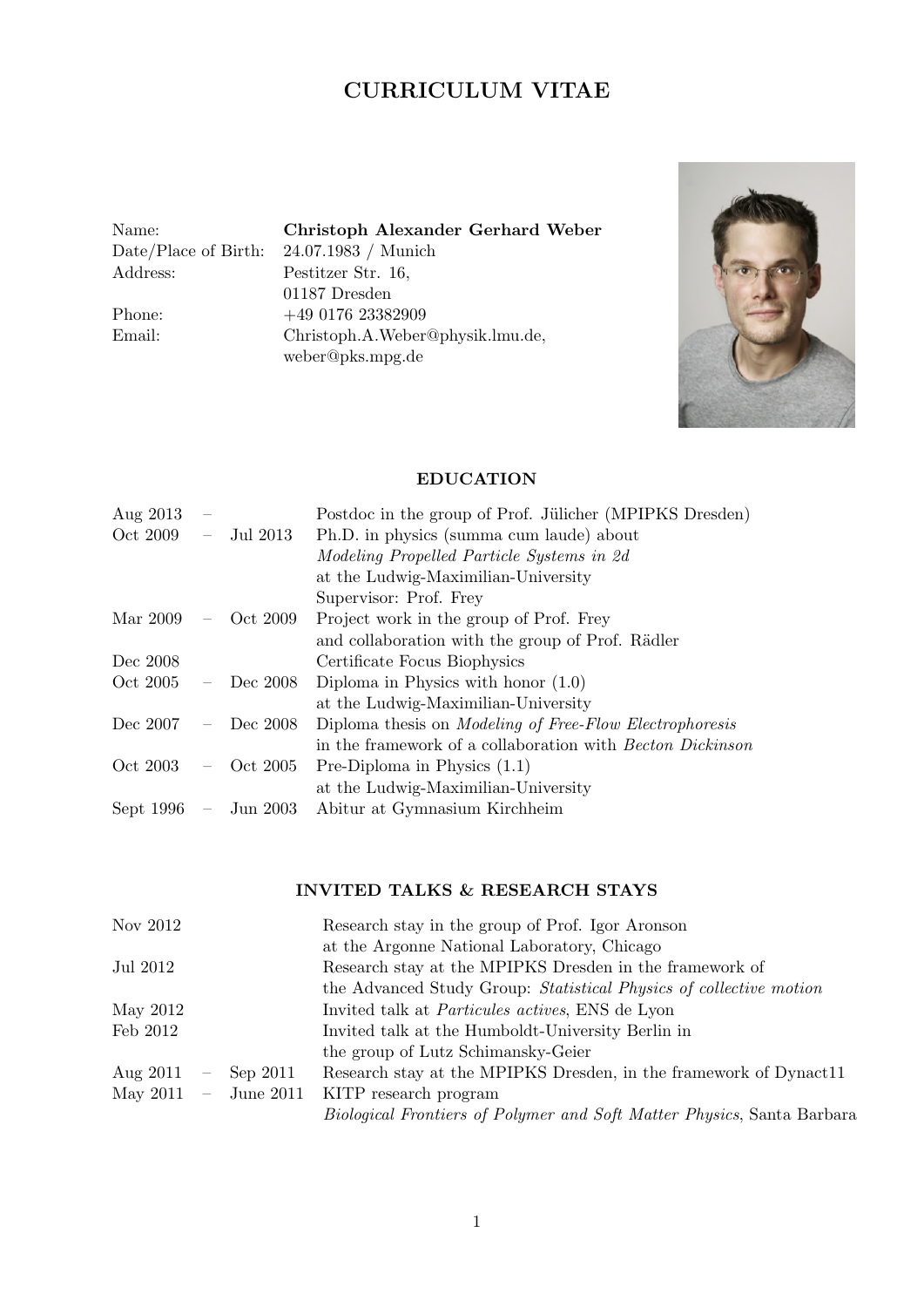# TEACHING

| May 2012              | Jun 2012 | Substituting E. Frey for the lecture part                             |
|-----------------------|----------|-----------------------------------------------------------------------|
|                       |          | kinetic theory of the Advanced Statistical Mechanics course           |
| summer term 2012      |          | Organization of tutoring classes of the                               |
|                       |          | the Advanced Statistical Mechanics (Prof. Frey)                       |
| summer term 2011      |          | Organization and design of a Reading Course                           |
|                       |          | on Theoretical Biological Hyodrodynamics                              |
| Dec 2010              | Apr 2011 | Organization and design of a seminar on <i>Hydrodynamics</i>          |
| summer term 2010      |          | Organization and lecturing of tutoring classes of the                 |
|                       |          | <i>Non-linear Dynamics</i> $\&$ <i>Pattern formation</i> (Prof. Frey) |
| winter term $2009/10$ |          | Tutoring classes of the <i>Statistical Physics</i> (Prof. Frey)       |
| summer term 2009      |          | Tutoring classes of the                                               |
|                       |          | <i>Introduction to theoretical Biophysics</i> (Prof. Gerland)         |
| winter term $2008/09$ |          | Tutoring classes of the <i>Statistical Physics</i> (Prof. Frey)       |
| winter term $2007/08$ |          | Tutoring classes of the <i>Mathematics 3</i> (Prof. Winkler)          |
| summer term 2007      |          | Tutoring classes of the <i>Electrodynamics</i> (Prof. Frey)           |
| winter term $2006/07$ |          | Tutoring classes of the <i>Mathematics 1</i> (Prof. Winkler)          |
| summer term 2006      |          | Tutoring classes of the <i>Analysis 1</i> (Prof. Donder)              |
| winter term $2005/06$ |          | Tutoring classes of the <i>Linear Algebra</i> (Prof. Dürr)            |
|                       |          |                                                                       |

# **SUPERVISION**

| Nov 2011 | $-$ Dec 2012              | Master-student Simon Weber working on                   |
|----------|---------------------------|---------------------------------------------------------|
|          |                           | Phase Separation of Two Species with different Activity |
|          | Sept $2011 -$ Sept $2012$ | Master-student Timo Hanke working on                    |
|          |                           | Understanding Collective Dynamics of                    |
|          |                           | Soft Active Colloids through Binary Scattering          |
|          | Mai 2011 $-$ July 2012    | Bachelor-student Benedikt Hoock working on              |
|          |                           | Onset of horizontal motion in simplified                |
|          |                           | models for vibrated polar disks                         |
|          | Sept $2010 - Oct 2011$    | Master-student Christopher Bock working on              |
|          |                           | Active matter at high densities                         |
| Jun 2010 | $-$ Aug 2010              | Bachelor-student Timo Hanke working on                  |
|          |                           | Ordering by repulsive interactions                      |
|          | Apr 2010 $-$ Jun 2010     | Bachelor-student Michael Hartmann working on            |
|          |                           | Hydrodynamic scattering of driven particles on a wall   |
| Mar 2009 | $-$ May 2009              | Bachelor-student Alej Zielinski working on              |
|          |                           | Modeling of Chemical cell trapping in                   |
|          |                           | controlled alternating gradient fields                  |
|          |                           |                                                         |

# SCHOLARSHIPS & AWARDS

| Nov 2012 | Center of Nano-Science Publication Award                                       |
|----------|--------------------------------------------------------------------------------|
| Oct 2012 | Nano-Initiative Munich (NIM) travel grant for Argonne research stay            |
| Nov 2011 | Center of Nano-Science Publication Award                                       |
| Nov 2010 | Center of Nano-Science Publication Award                                       |
|          | Oct 2009 – Oct 2012 Scholarship from the IDK-NBT ("Bayerisches Elitenetzwerk") |
|          | with financial support between Oct $2009 - \text{Oct } 2010$                   |